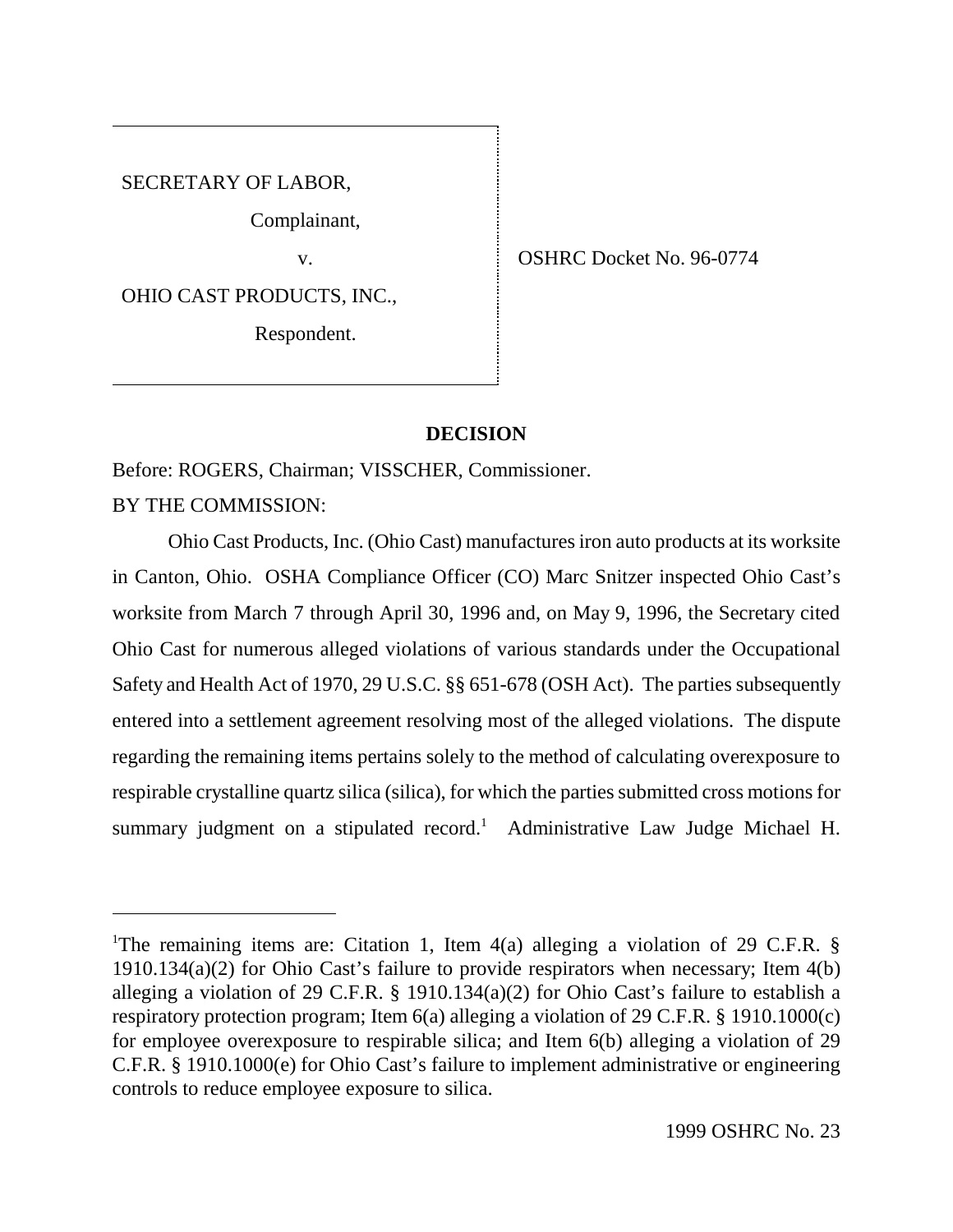Schoenfeld granted the Secretary's motion, thereby affirming the violations and assessing the proposed penalties of \$8,000. We affirm the judge's decision.

### **BACKGROUND**

Workplace exposure to silica is regulated by 29 C.F.R. §1910.1000(c), which provides as follows:

An employee's exposure to any substance listed in Table Z-3, in any 8-hour work shift of a 40-hour work week, shall not exceed the 8-hour time weighted average limit given for that substance in the table.

Table Z-3, entitled "Mineral Dusts," contains the mathematical formula for calculating the permissible exposure limit (PEL) to various "substances," including "Silica: Crystalline Quartz (Respirable)." The PEL formula for respirable silica is:  $10mg/m<sup>3</sup>$ 

%  $SiO<sub>2</sub>+2$ 

During the OSHA inspection, CO Snitzer and Ohio Cast consultant William Nixon sampled the respirable dust around employee Rick Hill during an operation that Ohio Cast knew involved the use of sand containing silica, and during which Hill used no respiratory protection. The parties calculated the silica PEL by dividing  $10mg/m<sup>3</sup>$  by the sum of two plus the percent of respirable crystalline quartz silica contained in the dust samples (expressed as a whole number<sup>2</sup>).

Based on CO Snitzer's sample, the permissible exposure limit for Hill was 1.47mg/m³. Because Hill's 8-hour time weighted average (TWA) exposure to respirable dust was

<sup>2</sup> *See Bunge Corp.*, 12 BNA OSHC 1785, 1792 n.20, 1986-87 CCH OSHD ¶27,565, p. 35,807, n.20 (No. 77-1622, 1986) (consolidated).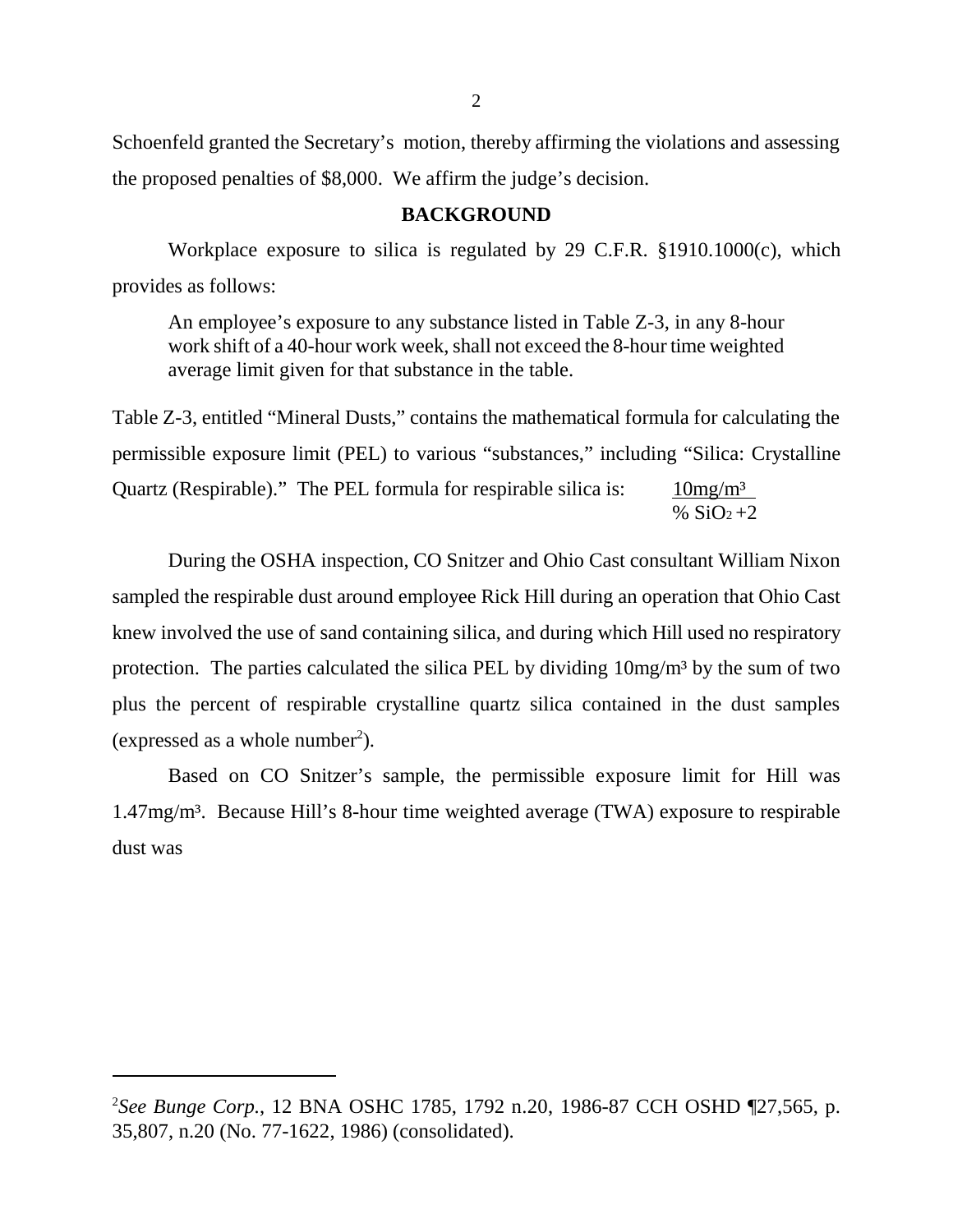2.60mg/m³, which exceeded the PEL, the Secretary concluded that Hill was overexposed to silica.3

Although the parties do not dispute the accuracy of the underlying calculations, Ohio Cast contests the citation based on its contention that the PEL should have been compared to Hill's exposure to pure respirable silica, rather than his exposure to all respirable dust. Because Hill's exposure to pure silica did not exceed the calculated PEL from either OSHA's or Nixon's samples, Ohio Cast contends that the citations should be vacated.

### **DISCUSSION**

### **History of the Standard**

The Secretary adopted the silica component of the Air Contaminants Standard as an established Federal standard in 1971. The silica exposure limit derives from the Walsh-Healy Act, which required compliance with exposure levels developed by the American Conference of Governmental Industrial Hygienists (ACGIH). The Secretary adopted the standard under §6(a) of the OSH Act, 29 U.S.C. § 655(a), transforming the ACGIH's threshold limit values into PELs. *See Smith Steel Casting Co.,* 15 BNA OSHC 1001, 1003- 04, 1007, 1991-93 CCH OSHD ¶29,314, pp. 39,361-62, 39,366 (No. 80-2069, 1991) (consolidated). The ACGIH's "Documentation of the Threshold Limit Values for Substances in Workroom Air" explains the basis of the formula in the same manner applied by the Secretary, stating that "[f]or many years the threshold limits for dust containing quartz have been based on the concept that the magnitude of the toxicity of the dust is proportional to the concentration of quartz in the dust." (Third Edition, 1971.)

<sup>&</sup>lt;sup>3</sup>According to Nixon's sample, which was based on a slightly larger volume of sampled air and respirable dust as well as a greater measured concentration of silica, the PEL for Hill was 1.23mg/m<sup>3</sup>. Ohio Cast's calculations showed exposure to an 8-hour TWA of respirable dust containing silica of 3.47mg/m<sup>3</sup>, and an 8-hour TWA of pure respirable silica of .213mg/m³. The Secretary's measurements also showed that Hill's 8-hour TWA exposure to pure respirable silica was 0.125mg/m³.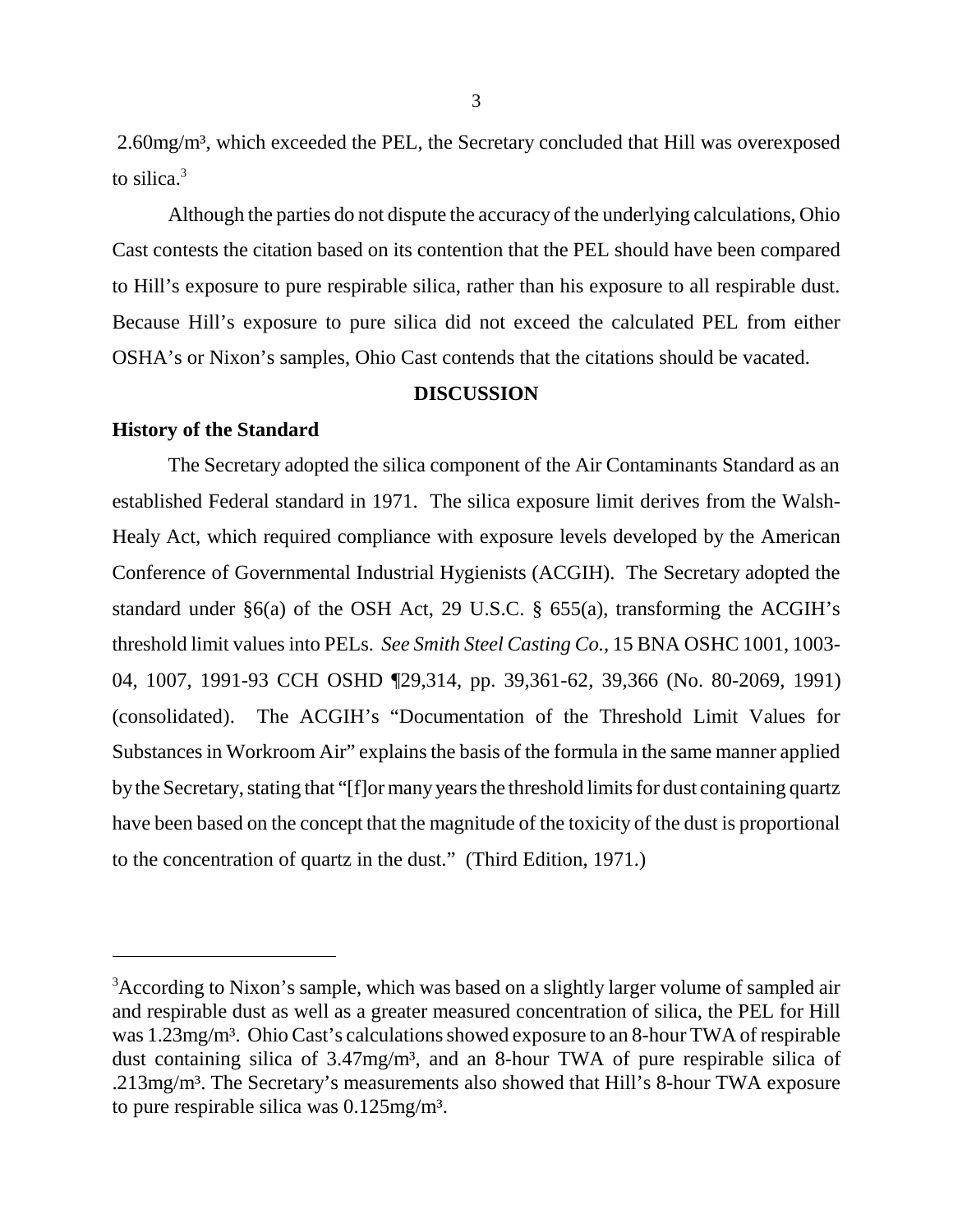In the ensuing years, there have been numerous litigated cases involving alleged silica overexposure. Nonetheless, other than *Belden Brick,* which we also issue today, we could find no other case in which a respondent argued that the formula should be applied in the manner proposed by Ohio Cast. Moreover, the only case in which we were able to find an explanation of the specific operation of the Table Z-3 formula was *Bunge Corp.*, where the Commission articulated the Secretary's application of the formula, which makes clear that it is consistent with her position in this case. 12 BNA OSHC at 1794, 1986-87 CCH OSHD at p. 35,809. $4$ 

In 1989 OSHA issued a new Air Contaminants Standard, revising the PELs for 428 toxic substances, including silica. 54 Fed. Reg. 2332 (1989) (codified at 29 C.F.R. § 1910.1000). In the Federal Register publication of the new standards, the Secretary described the operation of the 1971 silica standard as a "limit for silica-containing dusts [for which there] is a respirable dust limit expressed as [the Table Z-3 formula]." 54 Fed. Reg. at 2521. The Federal Register notice further explained that "[i]f the former OSHA formula is used to calculate a limit for a dust containing 100 percent quartz, the limit would be 0.098 mg/m<sup>3</sup>. . . ." *Id.* Although the revised Air Contaminants Standard was ultimately vacated, *AFL-CIO v. OSHA*, 965 F.2d 962 (11th Cir. 1992), the Federal Register notice is evidence of the Secretary's consistency in applying the silica PEL formula.

## **Application of the Formula**

Section 1910.1000(c) sets exposure limits to respirable silica based on a formula that measures employee exposure to respirable dust and yields a variable PEL based on the concentration of silica the dust contains. As described by an OSHA compliance officer in

<sup>&</sup>lt;sup>4</sup>The Commission described the silica standard in *Bunge* as "virtually indecipherable" and concluded that the standard did not provide the cited employer with fair notice of its applicability. 12 BNA OSHC at 1790, 1794, 1986-87 CCH OSHD at pp. 35,805, 35,809. The Commission's description was in the context of whether a grain-handling facility would have fair notice that Table Z-3, including the silica standard, applied to soybean dust. Here, Ohio Cast does not contest the applicability of the silica standard, only its interpretation.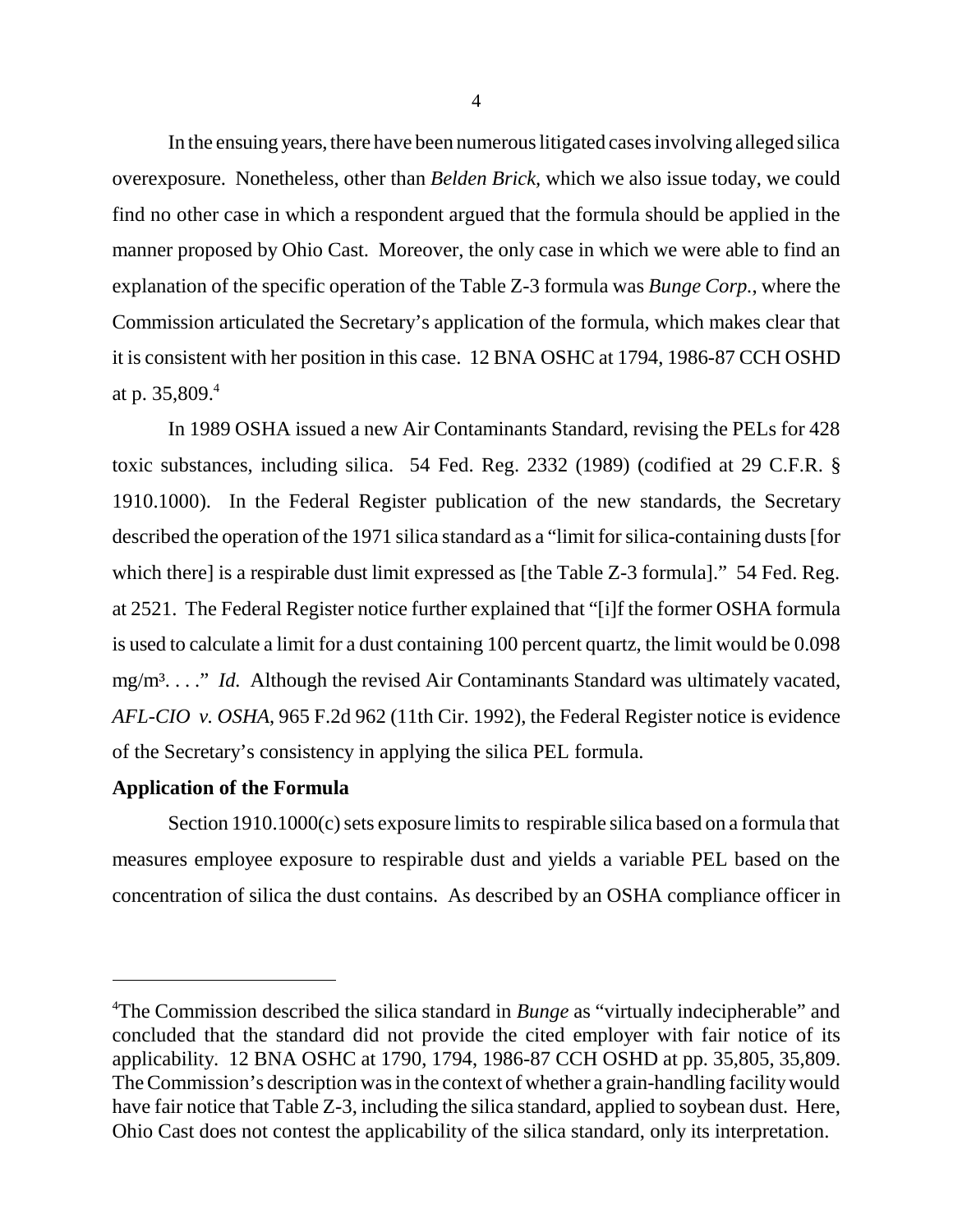a prior case, the formula "create[s] a sliding scale of PEL's depending on the percentage of the . . . total respirable fraction of the dust that is crystalline quartz silica. In this way, the PEL's are lowered as the percentage of silica in the dust becomes higher. The upper limit of the sliding scale is the PEL for inert or nuisance dust (containing no quartz); the lower limit is the PEL for pure quartz dust." *Bunge Corp.,* 12 BNA OSHC at 1792, 1986-87 CCH OSHD at p. 35,806. Thus, the PELs at both ends of the sliding scale, *i.e*., those for respirable inert or nuisance dust and for pure respirable silica, do not vary. The PEL for inert or nuisance dust can be calculated by inserting "0%" into the denominator of the respirable silica formula to represent the complete absence of silica from the dust sample. This yields a PEL of 5mg/m<sup>3</sup>, which is the same PEL separately established for respirable inert or nuisance dust. Similarly, the PEL for pure respirable silica can be calculated by inserting "100%" in the denominator of the formula,<sup>5</sup> which results in a PEL of .098 mg/m<sup>3</sup>.

 The Secretary evaluates overexposure by comparing the PEL to an employee's exposure to all respirable silica-containing dust. Ohio Cast contends that overexposure should be measured, instead, by comparing the PEL to an employee's exposure to only the pure silica component of the dust because the standard lists the "regulated substance" as silica. We reject Ohio Cast's argument.

The computed silica PEL must be compared to employee exposure to the same substance from which it was calculated. Because the silica PEL is calculated based on a measurement of all respirable dust, we conclude that it can only be compared to that substance in assessing overexposure. The PEL formula operates to regulate silica exposure by determining its concentration in respirable dust and setting variable limits on exposure to *the respirable dust* depending on its silica concentration. The silica percentage in the divisor is the only variable in the formula. The standard, therefore, regulates pure respirable silica

<sup>5</sup> *See Bunge Corp.,* 12 BNA OSHC at 1791 n.18, 1986-87 CCH OSHD at p. 35,806, n.18.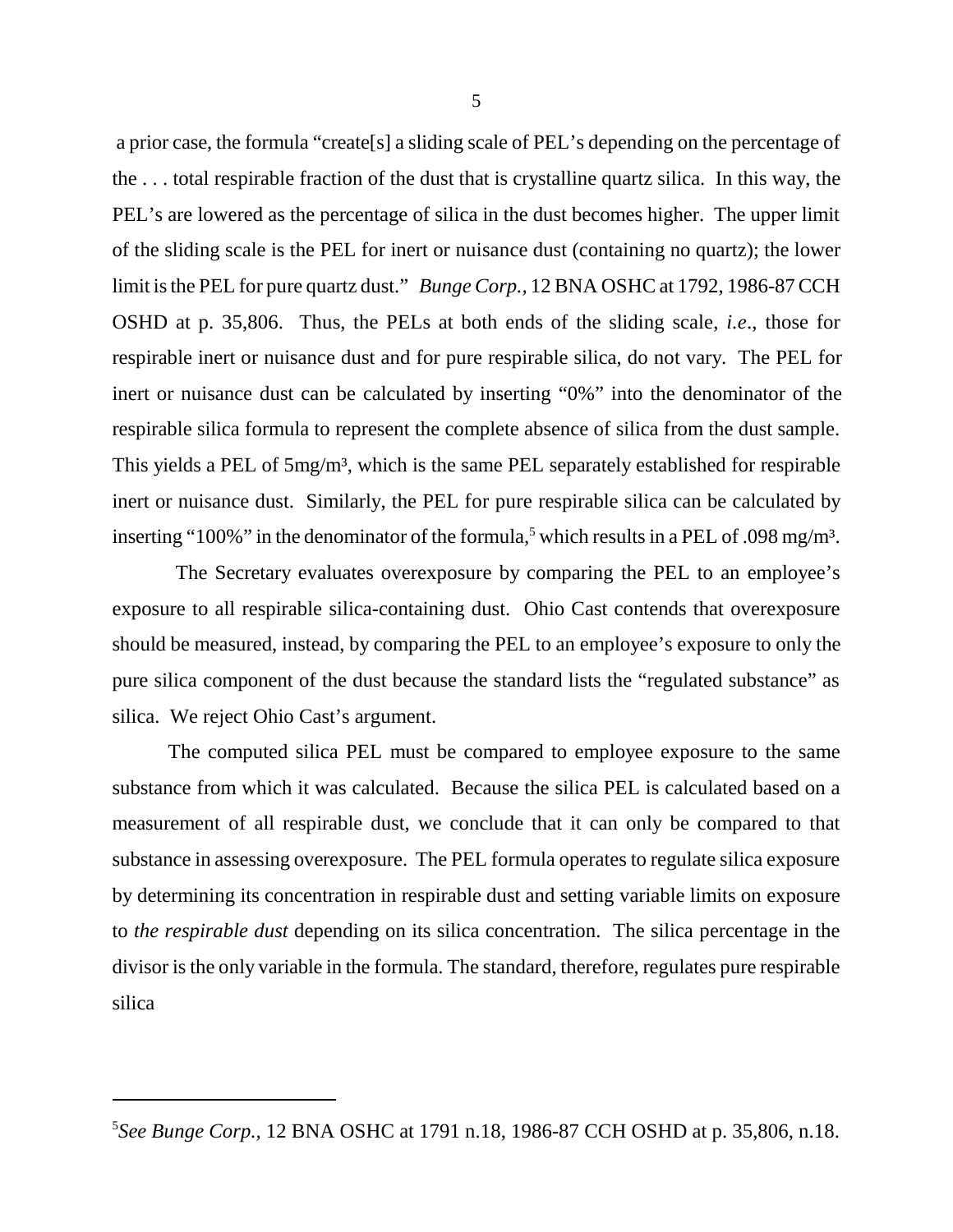(the listed "substance") because its concentration in the dust is *the* determinative factor in calculating the PEL.

If, as Ohio Cast contends, the standard required that the PEL be compared to only the pure silica component of respirable dust exposure, the PEL would also have to be calculated based on exposure to only the pure silica component of the dust. In those circumstances, the PEL would be calculated by inserting 100% in the denominator of the formula to represent the pure respirable silica exposure in the dust sample, which results in a constant PEL of .098mg/m³. Ohio Cast, however, has not acknowledged that its proposed application of the formula would require such an adjustment to the PEL computation. Moreover, the standard, as currently written,<sup>6</sup> operates to assess silica overexposure in the manner applied by the Secretary.

We, therefore, reject Ohio Cast's contention that the Table Z-3 wording, which identifies the regulated substance as "Silica: Crystalline Quartz (Respirable)" compels an overexposure determination by comparing the PEL to pure silica exposure. Ohio Cast's reading of the standard fails to construe the substance list in the context of the standard as a whole, and ignores the mathematical operation of the formula. *See Deering Milliken, Inc.*, 6 BNA OSHC 2143, 2146-47, 1978 CCH OSHD ¶ 32,191, pp. 28,039-40 (No. 12597, 1978), *enf'd* 630 F.2d 1094 (5th Cir. 1980) (rejecting employer's contention that standard reading "cotton dust (raw)" applied only to cotton portion of dust generated by cotton processing, Commission concluded that standard regulated both cotton and non-cotton dust particles). While the §1910.1000(c) reference to the regulated "substance," as applied to silica, may be slightly less than direct, when read in conjunction with the PEL itself, the standard is not ambiguous and the Secretary's application fits the standard's plain meaning. Further, the

<sup>6</sup> The Secretary's 1989 attempt to revise the Air Contaminants Standard set a constant PEL of 0.1mg/m³ for pure respirable silica. 54 Fed. Reg. 2521.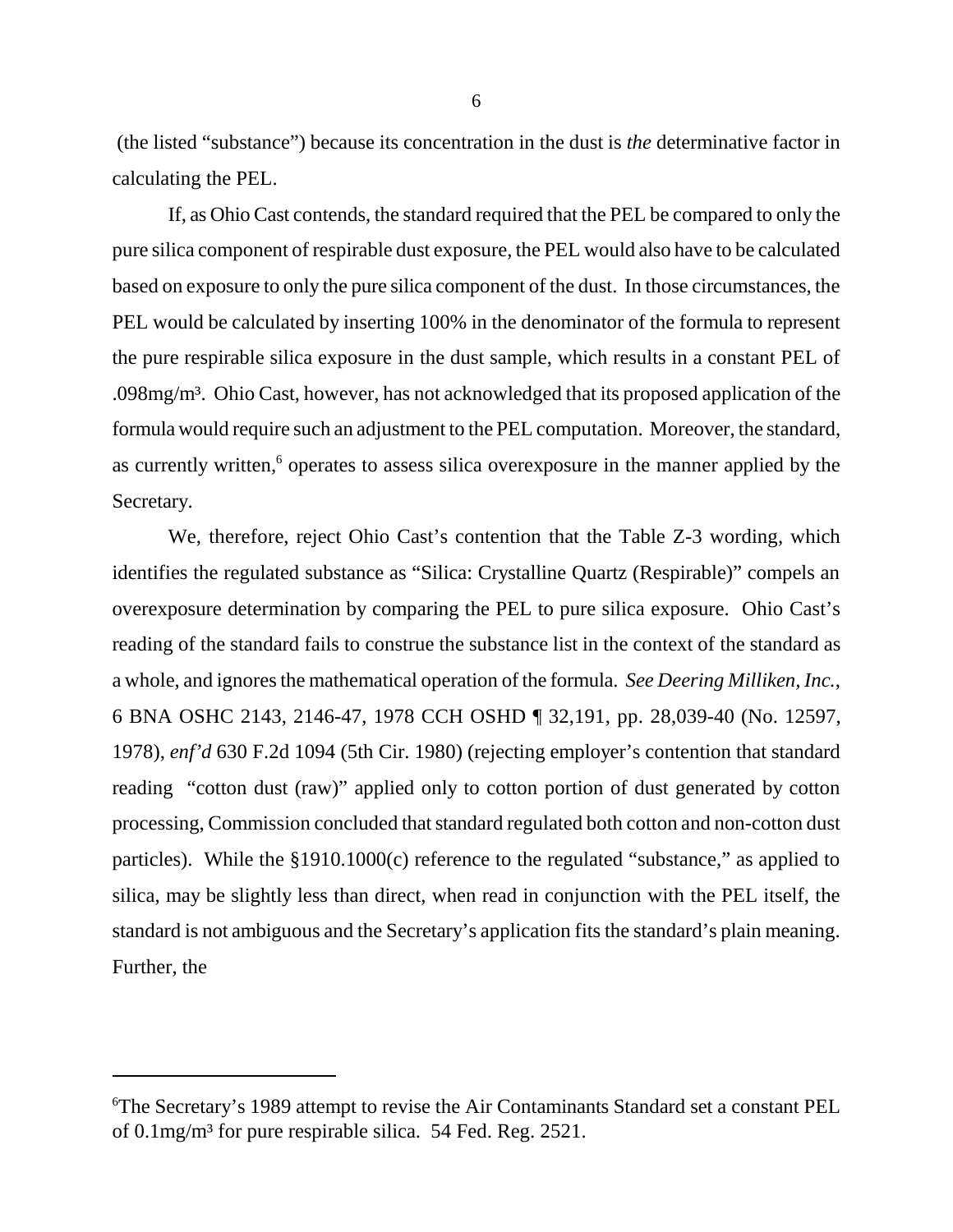Secretary has consistently enforced it in keeping with its plain meaning. Accordingly, we conclude that Mr. Hill was overexposed to silica.

### **Fair Notice**

The Commission and courts have recognized the right of employers to fair notice of a standard's requirements. *See e.g., Bunge,* 12 BNA OHSC at 1790, 1986-87 CCH OSHD at p. 35,808-09; *General Electric Co. v. EPA,* 53 F.3d 1324, 1328-29 (D.C. Cir. 1995) (administrative regulations must articulate the conduct they require or prohibit in such a way that "a regulated party acting in good faith would be able to identify, with 'ascertainable certainty,' the standards with which the agency expects parties to conform . . . ."). This determination, however, "is made with reference to what an employer familiar with the industry could reasonably be expected to know." *Martin v. American Cyanamid Co.,* 5 F.3d 140, 146 (6th Cir. 1993).

Here, in view of our conclusion that the standard's formula operates to regulate silica exposure in only one manner, we find that its plain meaning would be "ascertainably certain" to an employer who is aware that its operations generate silica dust exposure. Having stipulated to knowledge that its operations utilized sand containing silica, Ohio Cast is indisputably such an employer. Moreover, as discussed above, there is ample unrebutted evidence that the Secretary has enforced this standard in a consistent manner since its adoption in 1971. In these circumstances, we conclude that Ohio Cast had fair notice of the means by which the cited standard provides for determining silica overexposure.

#### **Penalty**

Judge Schoenfeld assessed the proposed penalty of \$4,000 each for the two citation items at issue here. We note that neither party has addressed the appropriateness of the penalties, and that the parties have consistently characterized review before the Commission as presenting only the substantive issue of the method of calculating overexposure to silica. In these circumstances, we see no reason to disturb the judge's assessment. Accordingly, we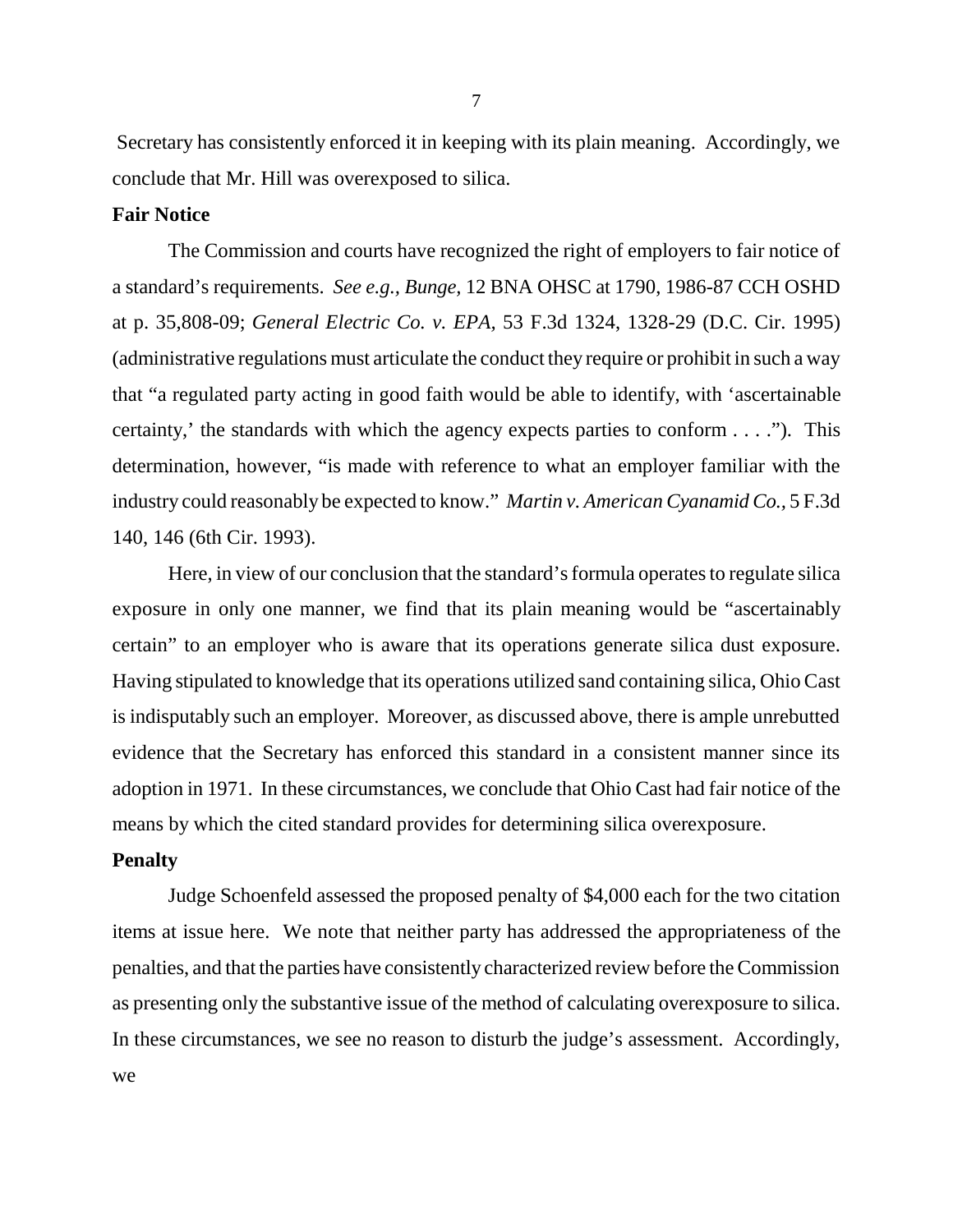affirm serious violations for Citation 1, Items  $4(a) \& (b)$  and  $6(a) \& (b)$ , and assess a total penalty of \$8,000.

 $\sqrt{s/}$ 

Thomasina V. Rogers Chairman

 $\sqrt{s}$ /

Dated: September 22, 1999

Gary L. Visscher<br>Commissioner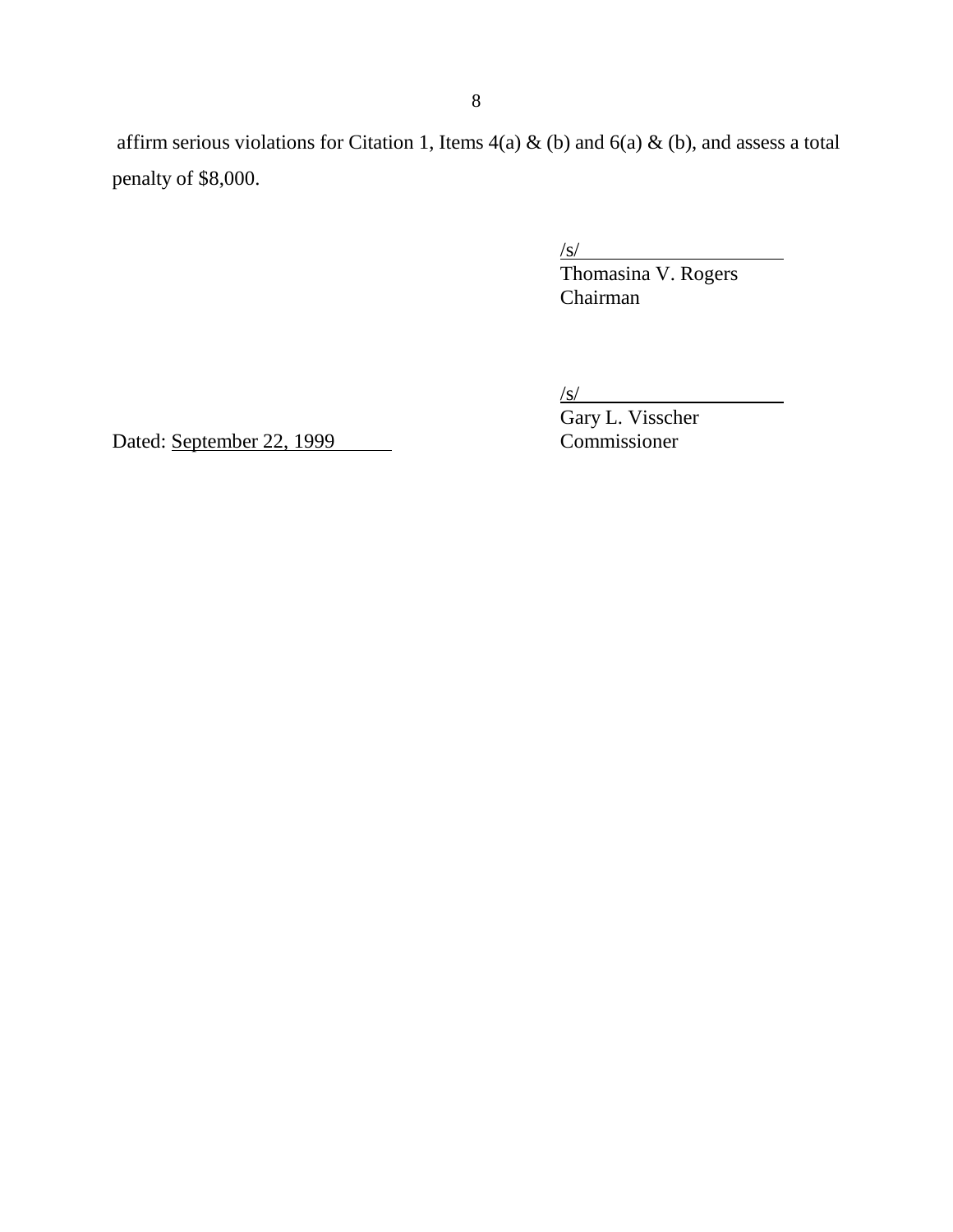# UNITED STATES OF AMERICA OCCUPATIONAL SAFETY AND HEALTH REVIEW COMMISSION

SECRETARY OF LABOR,

Complainant,

OHIO CAST PRODUCTS, INC.,

Respondent.

# v. DOCKET NO. 96-0774

APPEARANCES: Janice L. Thompson, Esq. U.S .Department of Labor Cleveland, Ohio For Complainant

> Keith A. Ashmus, Esq. Heather L. Areklett, Esq. Thompson, Hine & Flory, LLP Cleveland, Ohio For Respondent

BEFORE: MICHAEL H. SCHOENFELD, Administrative Law Judge

# **ORDER GRANTING SECRETARY'S MOTION FOR SUMMARY JUDGMENT**

This case arises under the Occupational Safety and Health Act of 1970, 29 U.S.C. § § 651 - 678 (1970) ("the Act").

Having had its worksite inspected by a compliance officer of the Occupational Safety and Health Administration, Ohio Cast Products, Inc., ("Respondent") was issued one citation alleging seven serious violations of the Act (Citation No. 1), one citation alleging a single repeat violation of the Act (Citation No. 2) and one citation alleging a single, other-than-serious violation of the Act (Citation No.3). Penalties totaling \$23,200 were proposed by the Secretary. Respondent timely contested. Following the filing of a complaint and answer the parties entered into a settlement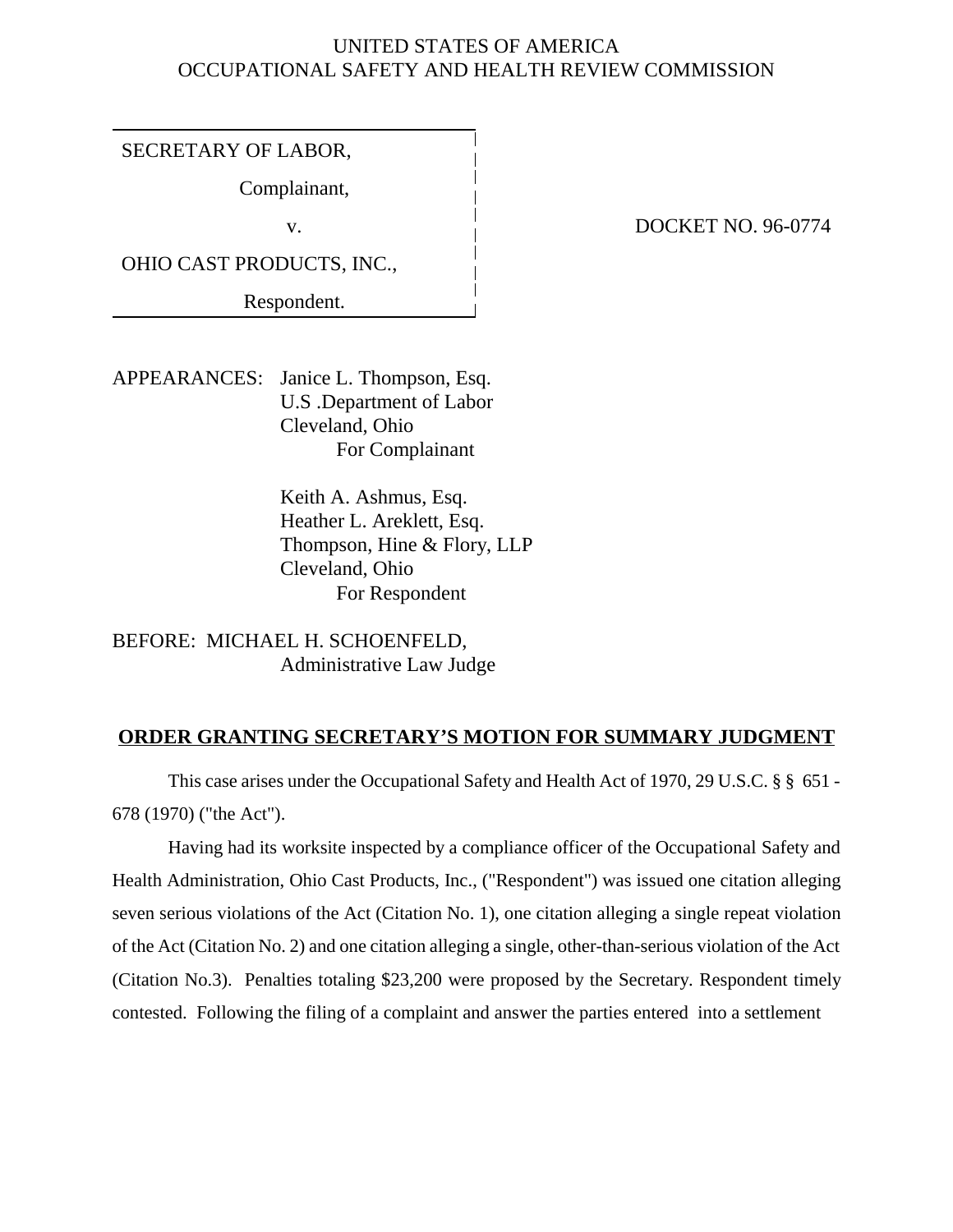agreement disposing of many of the contested items.<sup>7</sup>

The parties have cross motioned for summary judgment with respect to the remaining unresolved parts of Citation No. 1, namely Items 4a, 4b, 6a and 6b.

In the absence of a specific Commission Rule as to summary judgment, Rule 56 of the Federal Rules of Civil Procedure applies by virtue of Commission Rule 2, 29 C.F.R. § 2200.2. The Federal Rule provides in pertinent part;

> [t]he judgment sought shall be rendered forthwith if the pleadings, depositions, answers to interrogatories, and admissions on file, together with the affidavits, if any, show that there is no genuine issue as to any material fact and that the moving party is entitled to a judgment as a matter of law.

The inquiry is whether a fair minded jury could return a verdict for the [movant] on the evidence presented. *Anderson v. Liberty Lobby, Inc*., 477 U.S. 242 (1986) citing *Brady v. Southern Ry. Co.*, 320 U.S. 476, 479-480 (1943). The Commission has long recognized that summary judgment is not appropriate where material facts are in dispute. *Van Buren-Madawaska Corp.*, 13 BNA OSHC 2157 (No. 87-214, 1989). In this case, each party maintains that it is entitled to a judgment as a matter of law. The parties have filed a joint stipulation of fact, each has filed supporting affidavits and both agree that material facts are not in dispute. The matter is thus appropriate for determination by summary judgment.

All of the remaining items in contest are dependent upon whether Respondent's employees were exposed to respirable silica dust in amounts exceeding the permissible exposure limit ("PEL").

The parties have stipulated that "[a]t issue is whether overexposure is determined by comparing the OSHA PEL to the amount of respirable silica or to the respirable dust sample containing silica." (Stip. ¶ 13.). Each of the parties urges that there is only one legally correct way to measure silica dust exposure. They differ as to which is the one correct way, however.

Under either scenario dust samples are collected and weighed. The Secretary's method of calculating the exposure of employees to respirable silica is to divide the **total weight in micrograms of the entire respirable dust sample** by the number of cubic meters of air which flowed across the sampling device during the sampling time period. Respondent, on the other hand,

<sup>&</sup>lt;sup>7</sup> Items 1, 2a, 2b, 3, 5a, 5b and 7 of Citation No. 1, Citation No. 2 and Citation No. 3 are the subject of the Stipulation and Partial Settlement Agreement. The terms of that agreement are approved and incorporated herein by reference.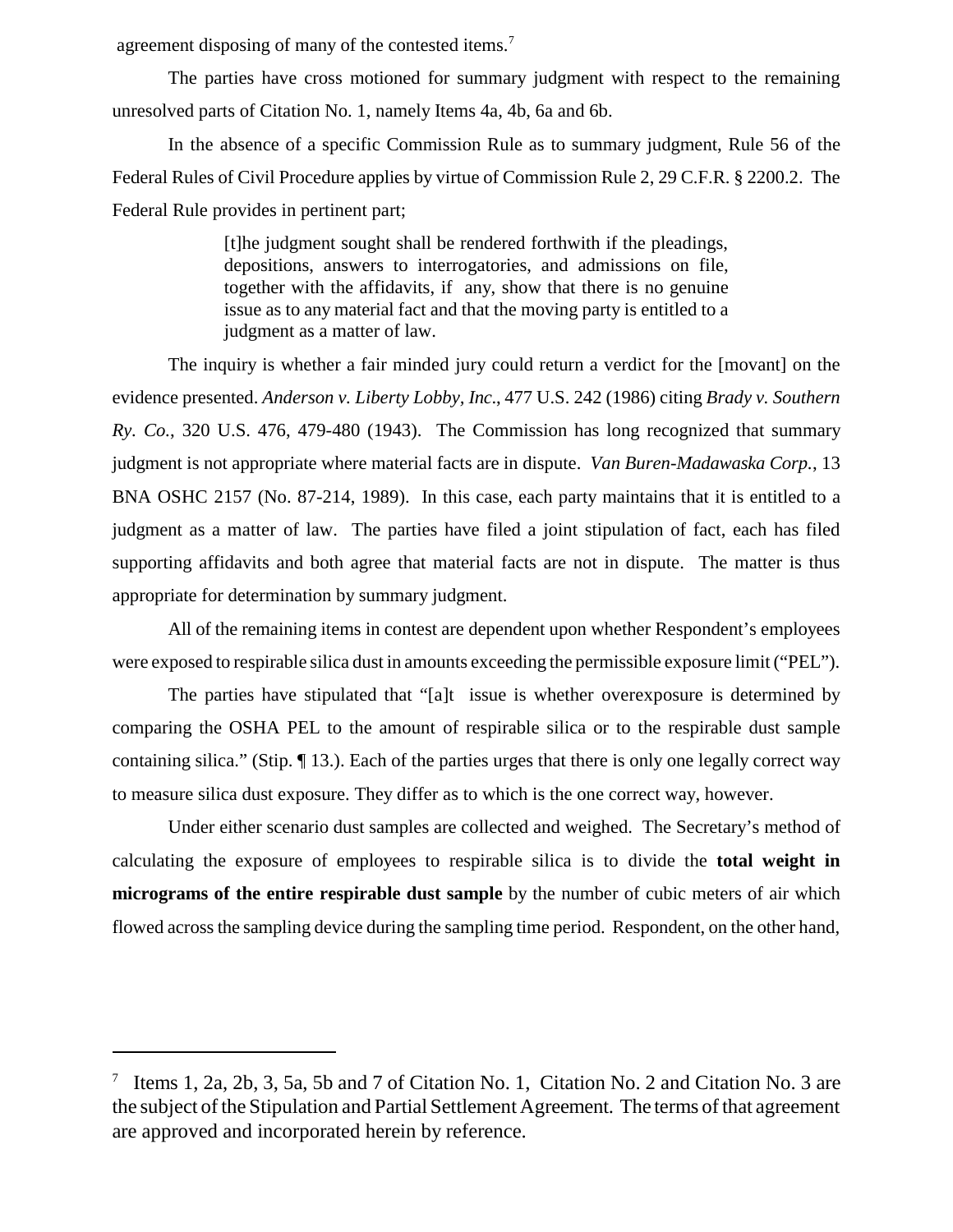calculates the employee exposure by dividing the **weight in micrograms of respirable silica dust which constitutes a part of the entire respirable dust sample** by the number of cubic meters of air which flowed across the sampling device during the sampling time period. The sole question is whether the weight to be considered is that of the total amount of dust containing some respirable silica (OSHA position) or only the amount of respirable silica which is a fraction of the total dust (Respondent's position).

For the reasons which follow, it is held that for a determination as to whether the PEL for exposure to respirable silica has been exceeded is determined by comparing the OSHA PEL for crystalline quartz silica to the total amount of respirable dust collected in the sample. Thus, Complainant's motion will be granted.

The applicable standard, 29 C.F.R. § 1910.1000(c) states that an;

employee's exposure to any substance listed in Table Z-3, in any 8 hour work shift of a 40-hour work week shall not exceed the 8-hour time weighted average given for that substance in the table.

In turn, Table Z-3 sets forth the mathematical formula for calculating the PEL for "Silica: Crystalline Quartz (Respirable)" as follows:

$$
\frac{10 \text{ mg/m}^3}{\% \text{SiO}_2 + 2}
$$

(Footnote omitted.)

The unambiguous reference in Table Z-3 to the substance regulated by specific inclusion in the Table is to "crystalline quartz silica (respirable)." While it is respirable quartz silica not any other dust that is regulated by this part of the standard, the fact that respirable silica may constitute only a portion of the total respirable dust collected is taken into account by the very formula required to calculate the PEL. That is, the "% $SiO<sub>2</sub>$ " of the formula requires that the proportion of silica in the total respirable dust be accounted for. Thus, applying the formula correctly does not, as Respondent claims, consider all respirable dust to which the employee is exposed to be silica. Respondent's position amounts to a request that the PEL be calculated by **twice** dividing the amount of respirable dust by the proportion of that dust which is silica.

Resort to outside aids in interpreting a standard is not appropriate where, as here, the regulation is abundantly clear on its face. Moreover, even if considered to be less than clear, the Commission and its administrative law judges are required to defer to the Secretary's interpretation of a standard where the interpretation is not unreasonable. *Martin v. OSHRC* (C.F. & I. Steel), 499 U.S. 144 (1991). See also, *Secretary v. General Motors Corporation, Delco Chassis Division,* 89 F3d 313, 314 (6th Cir., 1996), in which the court said: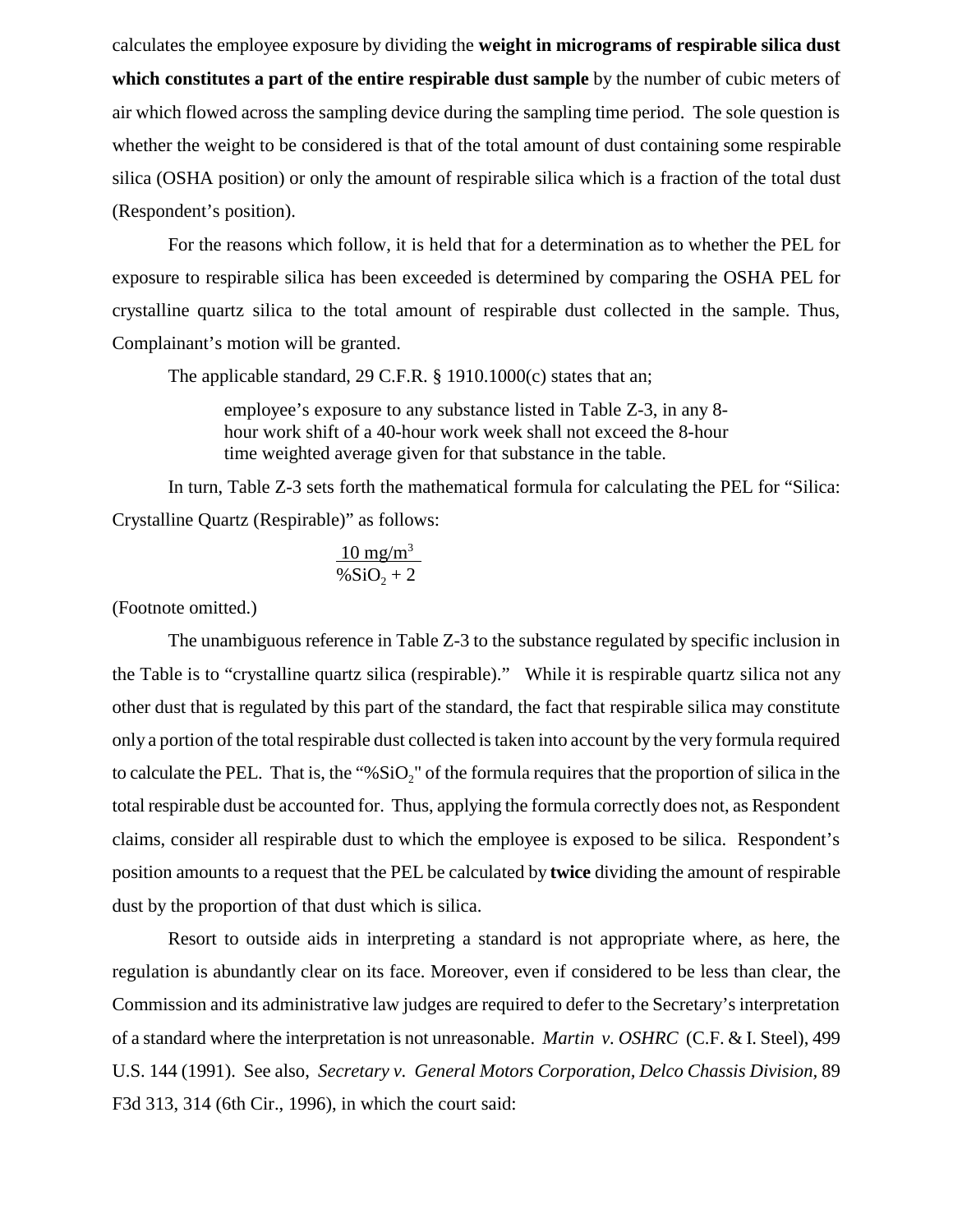This court accords substantial deference to the Secretary's construction of an OSHA standard if it is [un]ambiguous and the Secretary's interpretation of it is reasonable....However, we need not defer to the Secretary's interpretation where an "alternative reading is compelled by the regulation's plain language or by other indications of the Secretary's intent at the time of the regulation's promulgation.

The formula for determining the PEL for respirable silica is unambiguous and the Secretary's interpretation is reasonable.

Further, despite Respondent's argument regarding nuisance dusts, the language of the standard does not compel an "alternative reading." Nor does its history show any other intent on the part of the Secretary at the time of its promulgation. Respondent looks to footnote "d" of Table Z-3 which explains the table listing for a limit of exposure to "Inert or Nuisance Dust." The note states that "[a]ll inert or nuisance dusts...not listed specifically by substance name are covered by this limit...." Respondent's claim amounts to an argument that the separate PEL for respirable "Inert or Nuisance Dusts" must be the one applicable where, as here, the respirable dust to which the employees were exposed was composed of some combination of a mineral dust specifically identified in Table Z-3 and other respirable matter. Again, because the silica proportion of the dust to which employees are exposed is part of the calculation of the silica PEL, that portion of the dust to which the employees were exposed which was not silica, is disregarded by the calculation's inclusion of "% $SiO<sub>2</sub>$ ".

Respondent's reliance on *Bunge Corporation,* 12 BNA OSHC 1785, 1794-95 (Nos. 77-1622, 78-0838 and 78-2213, 1986), is misplaced. There, the Commission rejected OSHA's contention that the dust standards give sufficient notice that the standard applies to grain dust. It then went on to reject, on fair notice grounds, the application of the silica PEL to situations where the respirable dust was composed of both organic and inorganic matter. The Commission held that;

> a reasonable employer in the grain-handling industry would not understand from reading the crystalline quartz silica provision of the mineral dust standard that it is to be interpreted and applied in the manner described by the Secretary's witnesses....The provision as applied to the facts of this case does not give fair notice of its requirements.

*Bunge,* supra. 12 BNA at 1794. In sum, the Commission's holdings in *Bunge* are inapposite here. The Secretary need not rely on the predecessor standard in interpreting the cited standard. It is noted, however, that the source of the present OSHA standard, 29 C.F.R. § 1910.1000 is identified by 29 C.F.R. § 1910.1499 as an established federal (Walsh-Healey) standard, 41 C.F.R. § 50-204.50. The crystalline quartz silica provision under Walsh-Healey was, in turn, adopted from a consensus